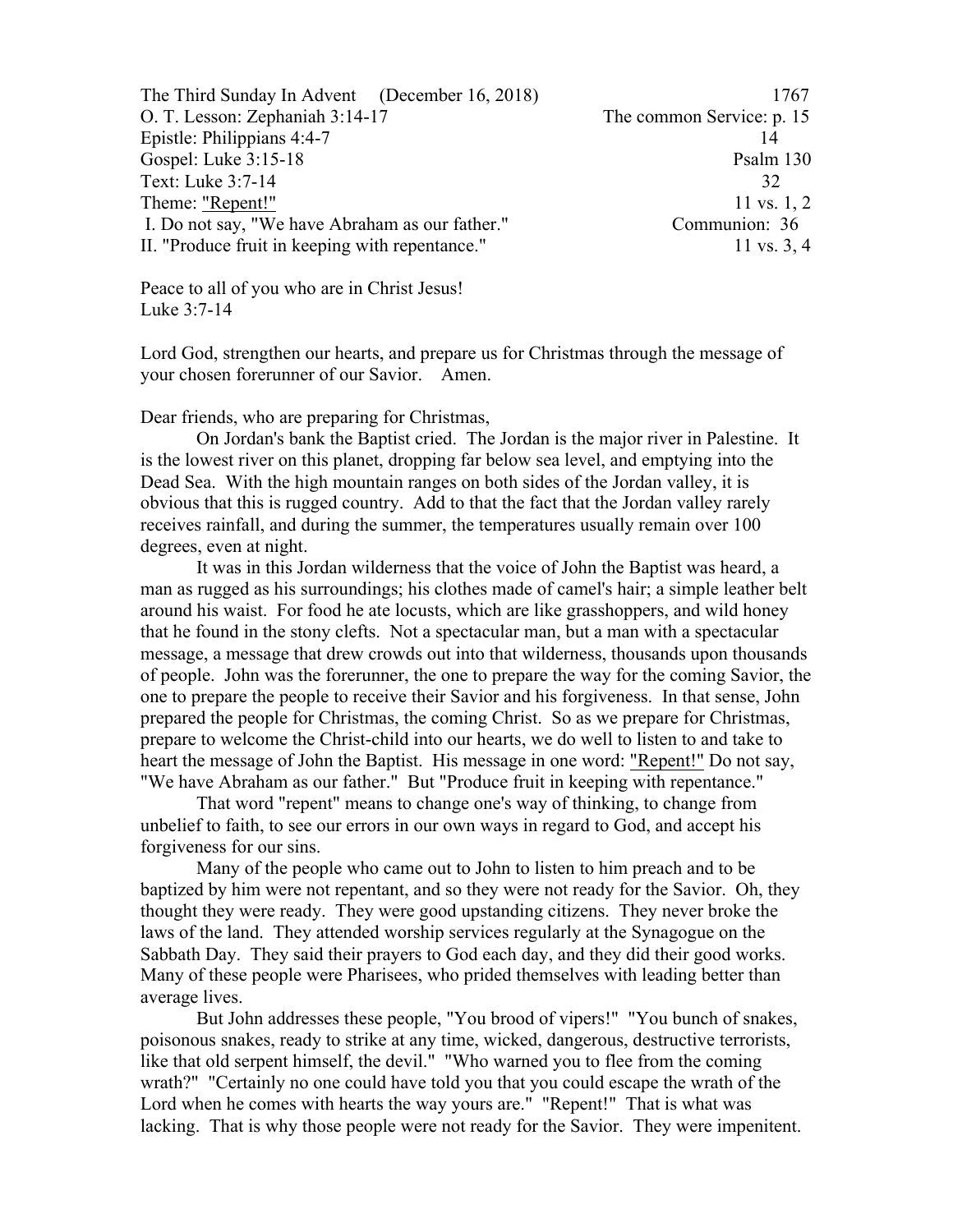They boldly stood there, blind to the fact that they were sinners. They felt and showed no sorrow for their sins, so also they had no trust in the coming Savior to deliver them from sin. What good would a Savior from sin be for these people who didn't think they had any need for forgiveness? What good is Christmas for people who have no use for a Savior? To such people John says, "Repent!"

Some did not like what they heard from the mouth of John. In fact, some even claimed he was demon-possessed because they objected to what he said. These people were Israelites, Abraham's descendants, to whom God's promises had been given. They were the chosen people of God. Surely they had nothing to worry about, nothing to repent about. How dare this John tell them they were not prepared for the Lord! How dare he call them a brood of vipers! John anticipated their objection as he continued, "And do not begin to say to yourselves, `We have Abraham as our father.' For I tell you that out of these stones God can raise up children for Abraham." So what if these people were natural descendants of Abraham? That makes no difference. What really matters is if they have faith, a repentant and trusting faith in the Savior from sin, like Abraham did. Those are the true children of Abraham, those who have faith, and faith begins with that word: "Repent!"

Later on the Jews pulled this same stunt on Jesus when he preached repentance to them. They told him, "Abraham is our father." "If you were Abraham's children," answered Jesus, "then you would do the things Abraham did. You belong to your father, the devil, and you want to carry out your father's desire. Yet because I tell you the truth, you do not believe me! He who belongs to God hears what God says. The reason you do not hear is that you do not belong to God." Then the people accused Jesus of being demon-possessed too.

We might have the impression that Jesus was a mild-mannered type of person who came and told people, "All is well." But not when people refused to repent. Then there was a problem, a severe problem, and then Jesus preached the law in all of its harshness, and told people where they stood, that they were children of the devil, on their way to eternal destruction. And we must proclaim that same message of the law in all of its severity to those who do not repent, as did John the Baptist: "The ax is already at the root of the trees, and every tree that does not produce good fruit will be cut down and thrown into the fire." To those who do not repent, the message of Christmas is destruction and judgment, for they are rejecting their Savior.

May God continually work repentance in our hearts, and bring about that change in us. We may appear to be good Christian people, doing all that we should be doing, and think, "All is well between me and God." But if we do not repent, we remain a brood of vipers. Just as those impenitent Jews could not rightly claim to be children of Abraham, so if we do not repent, we cannot rightly claim to be God's people either. Then we cannot rightly claim to be Christians.

Jesus came to forgive sins, and when we repent of our sins, then we are ready to receive our Savior who suffered and died to take our sins away. Then we find our mildmannered Savior who says, "Come unto me all you who are weary and burdened, burdened with sin, and I will give you rest." To the penitent, Jesus proclaims, "Your sins are forgiven; go in peace; all is well between you and God."

Repentance is the message of Advent. Repentance is so all-important in our lives. That is why, as a part of our Sunday morning worship service, we confess our sins, that we are by nature sinful, and that we have disobeyed God in our thoughts, words and actions; that we have done what is evil and failed to do what is good. Then we hear the absolution, the proclamation of the gospel that God, our heavenly Father, has been